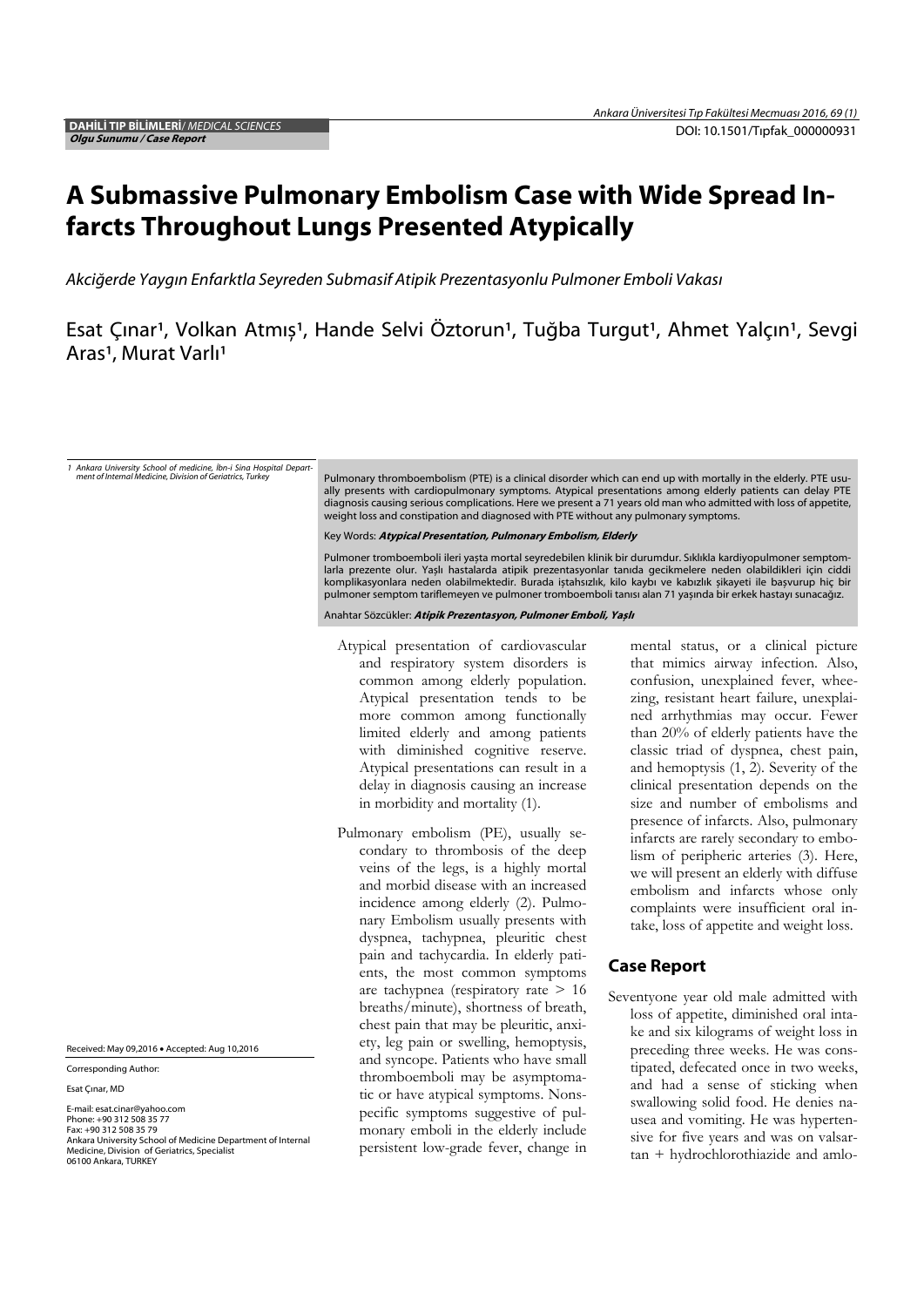dipine treatment, but he says his arterial blood pressure was in normal range for preceding three weeks despite ceasing his drugs. He had a history of 50 packs/year of cigarette smoking and had dyspnea with effort. He was deeply cachectic in his physical examination with a body mass index of 16.5/kg/m2. His handgrip strength was: 13.5 kg, mini nutritional screening score was:3, total:11, KATZ Daily living activities score: 5/6, Lawton-Brody instrumental Daily living activities score: 10/17, walking speed:1,2 m/sec in his comprehensive geriatric assessment. His peripheral arterial oxygen saturation was 92 % with pulse oximeter, heart rate 121/min, arterial pressure 124/75 mmHg. He had no wheezing, rales or rhonci, he was not tachypneic. In his cardiac examination he had no murmurs. There was not any obvious organomegaly in his abdominal examination but his bowel sounds were diminished. There was 3 cm difference between his calves diameter. His posteroanterior chest graphy revealed no obvious etiological cause. He was hospitalized with these findings for etiological evaluation, in his further assessment his C reactive protein level was: 149 mg/L (0,0 - 3,0),serum albumin level was:2,8 g/dL (3.5 – 5.2), serum leucocyte count was: 12300 x10^9/L (4.5 - 11), D-dimer level was: 8125 ng/mL (0 - 243) and in his arterial blood gas analysis pH was:7.44 (7.35 – 7.45), pCO2:34 mmHg (35 – 45), pO2:70mmHg (80-100), SO2: %94.7 and HCO3:24 mmol/L (22-26). With these findings Pulmonary thrombo embolism (PTE) was suspected and he was examined with pulmonary angiography with computed tomography. He had filling defects in; right upper apical, apicoposterior, anterior lobe branches; lower superior, medial and posterior basal lobe branches; all middle lobe branches; left upper anterior, and all branches of pulmonary artery to left lobe compatible with thrombus. Pleural based consolidations with ground glass appearance compatible with infarctus was detected in right middle, right lower posterior, left lower lateral and posterior basal segments (fi-

gure 1 and 2). Lower extremity doppler ultrasonographic examination was performed for etiologic evaluation. Acute thrombosis of right popliteal vein extending to saphenofemoral junction was detected. His echocardiogram was performed and hypokinetic areas of anterior wall was detected and his pulmonary arterial systolic pressure was measured to be 45 mmHg. Further evaluation was performed to exclude an underlying malignancy since he had weight loss, swallowing difficulty, change in defecation habits and widespread pulmonary embolism. His abdominopelvic tomography was free of malignancy. His rheumatological markers were of no clinical significance. His upper and lower gastrointestinal system endoscopic evaluation revealed pangastritis and sigmoidal polyps of no clinical importance. He was started anticoagulation therapy and discharged.



**Figure 1:** Widespread infarcts spread all over right lung



**Figure 2:** Thrombi in right and left pulmonary artery branches

## **Discussion**

- When an elderly with weight loss, loss of appetite and constipation admits gastrointestinal malignancies should be excluded initially. But even constipation alone can cause all of these symptoms so while excluding malignancies clinical suspicion should be high not to miss other underlying disorders. It is well known that PTE secondary to deep vein thrombosis can be a presenting sign of a malignancy or can be complication of malignancy (4).
- Pulmonary symptoms are commonly the presenting sign of PTE, dyspnea being the most common symptom also in the elderly, but an important percentage of patients suffer from nonspecific symptoms or even asymptomatic (5). Furthermore elderly patients are more likely to present with atypical symptoms such as fatigue, dizziness, and syncope. Since most of the hyperdynamic responses are blunted in elderly first signs of many disease can be fatigue and dizziness, and these two symptoms also account an important percentage of elderly admission to hospitals. These all make diagnosis of PTE in the elderly difficult and necessitates the clinicians to be always alert (6).
- In this case contrary to common symptoms of PTE there were nonspecific constitutional symptoms. The presenting symptoms' being loss of appetite, weight loss and change in defecation habits which are usually presenting signs of underlying malignancies and absence of hypoxia in blood gas analysis made PTE diagnosis less likely. His laboratory evaluation was completely normal besides low albumin level which is a common finding in weight loss and constipation. Immobilization, calcium channel blockers (patient was using), insufficient food intake, depression, diminished daily living exercise can all cause constipation and vice versa (7). So clinical suspicion should be always high in the elderly. Only clues in his physical examination were calf circumference difference between legs which can be secondary to hypoal-